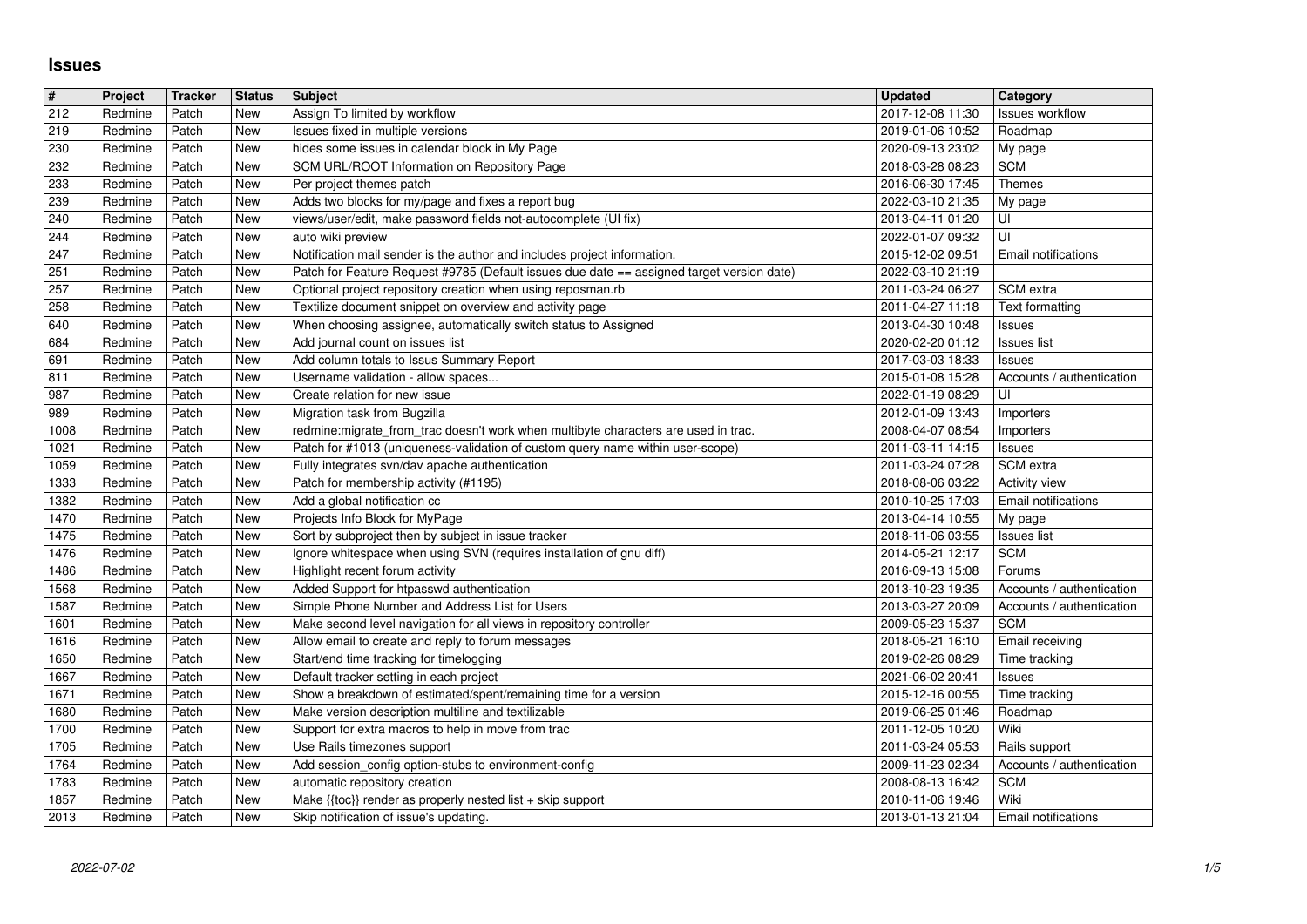| $\sqrt{\frac{4}{15}}$<br>2016 | Project<br>Redmine | Tracker<br>Patch | <b>Status</b><br>New | <b>Subject</b><br>Tracker Moves of an Issue should create an entry in the activity                                                    | <b>Updated</b><br>2019-05-09 14:59                 | Category<br>Activity view      |
|-------------------------------|--------------------|------------------|----------------------|---------------------------------------------------------------------------------------------------------------------------------------|----------------------------------------------------|--------------------------------|
| 2054                          | Redmine            | Patch            | <b>New</b>           | Trac Tables are not converted into Redmine                                                                                            | 2016-09-15 16:14                                   | Importers                      |
| 2106<br>2114                  | Redmine<br>Redmine | Patch<br>Patch   | New<br>New           | Ability to choose period in 'Spent time' and count of watched issues on 'My page'.<br>Fixed Bugs in Importer Area                     | 2013-03-21 06:25<br>2009-07-16 16:45               | UI<br>Importers                |
| 2195                          | Redmine            | Patch            | New                  | wiki marco to link to files                                                                                                           | 2008-11-15 17:37                                   | Attachments                    |
| 2198<br>2281                  | Redmine<br>Redmine | Patch<br>Patch   | New<br>New           | print short list of users in overview page of project<br>Total-columns in the issue summary (issue_report)                            | 2016-09-15 10:00<br>2019-02-15 15:24               | Projects<br>UI                 |
| 2459                          | Redmine            | Patch            | New                  | Links and filters for project and author in activity and search pages                                                                 | 2016-09-13 17:19<br>2016-09-13 14:48               | UI                             |
| 2504<br>2510                  | Redmine<br>Redmine | Patch<br>Patch   | New<br>New           | Importing Trac "Ticket keywords"<br>[SCM, Bazaar] Prefer revision's "author" field over "committer" if available                      | 2009-01-14 18:58                                   | Importers<br><b>SCM</b>        |
| 2525<br>2576                  | Redmine<br>Redmine | Patch<br>Patch   | New<br>New           | Redmine management of Git repositories<br>Partially decouple application_helper.rb from Gravatar                                      | 2013-09-23 01:51<br>2009-03-24 22:34               | <b>SCM</b>                     |
| 2631                          | Redmine            | Patch            | New                  | Add breadcrumbs to news pages                                                                                                         | 2016-05-10 11:18                                   | UI                             |
| 2685<br>2696                  | Redmine<br>Redmine | Patch<br>Patch   | New<br>New           | Display notice when commenting on closed tickets<br>Add subcategory to category                                                       | 2013-01-13 21:04<br>2009-11-23 14:56               | <b>Issues</b><br><b>Issues</b> |
| 2746                          | Redmine            | Patch            | New                  | Send out issue priority in the email notification header                                                                              | 2021-05-19 08:30                                   | Email notifications            |
| 2748<br>2750                  | Redmine<br>Redmine | Patch<br>Patch   | New<br>New           | Improved Trac-Importer with subversion repository migration<br>Project tinyurl                                                        | 2010-03-08 21:58<br>2010-10-25 17:02               | Importers<br>Projects          |
| 2862                          | Redmine            | Patch            | New                  | Make user sorting by his localized encoding name instead of utf-8 encoding name                                                       | 2011-03-24 06:01                                   | 118n                           |
| 2931<br>3052                  | Redmine<br>Redmine | Patch<br>Patch   | New<br>New           | Templating for description of new tickets by Tracker<br>Patch for Redmine to persist form state when adding multiple issues           | 2015-07-07 20:14<br>2010-11-27 00:40               | <b>Issues</b><br><b>Issues</b> |
| 3117<br>3195                  | Redmine<br>Redmine | Patch<br>Patch   | New<br>New           | Add the possibility to select the comment field to /timelog/report<br>issue's start date could be the latest due date of predecessors | 2010-12-22 00:29<br>2021-08-06 22:38               | Time tracking<br><b>Issues</b> |
| 3245                          | Redmine            | Patch            | New                  | Roadmap - show Estimated Time and Spent Time                                                                                          | 2017-11-26 10:52                                   | Roadmap                        |
| 3274<br>3357                  | Redmine<br>Redmine | Patch<br>Patch   | New<br>New           | Wiki Page Categories<br>Revision log relative to current location in the Repository Browser                                           | 2010-10-25 17:02<br>2009-05-18 23:00               | Wiki<br><b>SCM</b>             |
| 3358                          | Redmine            | Patch            | New                  | Advanced LDAP authentication                                                                                                          | 2018-06-05 13:37                                   | LDAP                           |
| 3394<br>3437                  | Redmine<br>Redmine | Patch<br>Patch   | New<br>New           | stripping comments prevents importing Trac compatible subversion messages<br>Textile parser regression with !! url                    | 2012-05-03 08:08<br>2011-03-23 10:54               | <b>SCM</b><br>Text formatting  |
| 3477                          | Redmine            | Patch            | New                  | Fix access handler to remove the need for a separate svn-private/git-private                                                          | 2011-03-24 07:38                                   | SCM extra                      |
| 3586<br>3606                  | Redmine<br>Redmine | Patch<br>Patch   | New<br>New           | Add an option to filter issues by people who were assigned to it in the past<br>Copy queries                                          | 2013-12-17 11:10<br>2017-03-20 06:30               | <b>Issues</b><br>UI            |
| 3608<br>3712                  | Redmine<br>Redmine | Patch<br>Patch   | New<br>New           | migrate_from_mantis encoding patch<br>enhanced mod_perl module for apache                                                             | 2011-03-24 10:44<br>2013-08-27 17:51               | Importers<br>SCM extra         |
| 3732                          | Redmine            | Patch            | New                  | Incoming mail IMAP : Notify when an error occurs                                                                                      | 2013-01-13 21:04                                   | Email receiving                |
| 3749<br>3754                  | Redmine<br>Redmine | Patch<br>Patch   | New<br>New           | Wiki. TOC. The standardised anchors and admissible "fragment" part of URI.<br>add some additional URL paths to robots.txt             | 2009-08-18 01:10<br>2015-02-04 20:35               | Wiki                           |
| 3756                          | Redmine            | Patch            | New                  | Integer custom fields should use correct query controls                                                                               | 2010-10-25 17:03                                   | Custom fields                  |
| $3770$<br>3803                | Redmine<br>Redmine | Patch<br>Patch   | New<br>New           | text/html documents force currently firefox to open download dialog<br>Show custom user fields in csv export of time entry reports    | 2011-03-23 11:02   Attachments<br>2009-09-01 15:01 | Time tracking                  |
| 3806                          | Redmine            | Patch            | New                  | Template engine                                                                                                                       | 2018-01-16 17:13                                   | Wiki                           |
| 3827<br>3901                  | Redmine<br>Redmine | Patch<br>Patch   | New<br>New           | Allow (SVN) repository browsing in Redmine.pm<br>Make length of short project description customizable                                | 2014-11-10 15:44<br>2009-09-23 08:46               | SCM extra                      |
|                               |                    |                  |                      |                                                                                                                                       |                                                    |                                |
|                               |                    |                  |                      |                                                                                                                                       |                                                    |                                |
|                               |                    |                  |                      |                                                                                                                                       |                                                    |                                |
|                               |                    |                  |                      |                                                                                                                                       |                                                    |                                |
|                               |                    |                  |                      |                                                                                                                                       |                                                    |                                |
|                               |                    |                  |                      |                                                                                                                                       |                                                    |                                |
|                               |                    |                  |                      |                                                                                                                                       |                                                    |                                |
|                               |                    |                  |                      |                                                                                                                                       |                                                    |                                |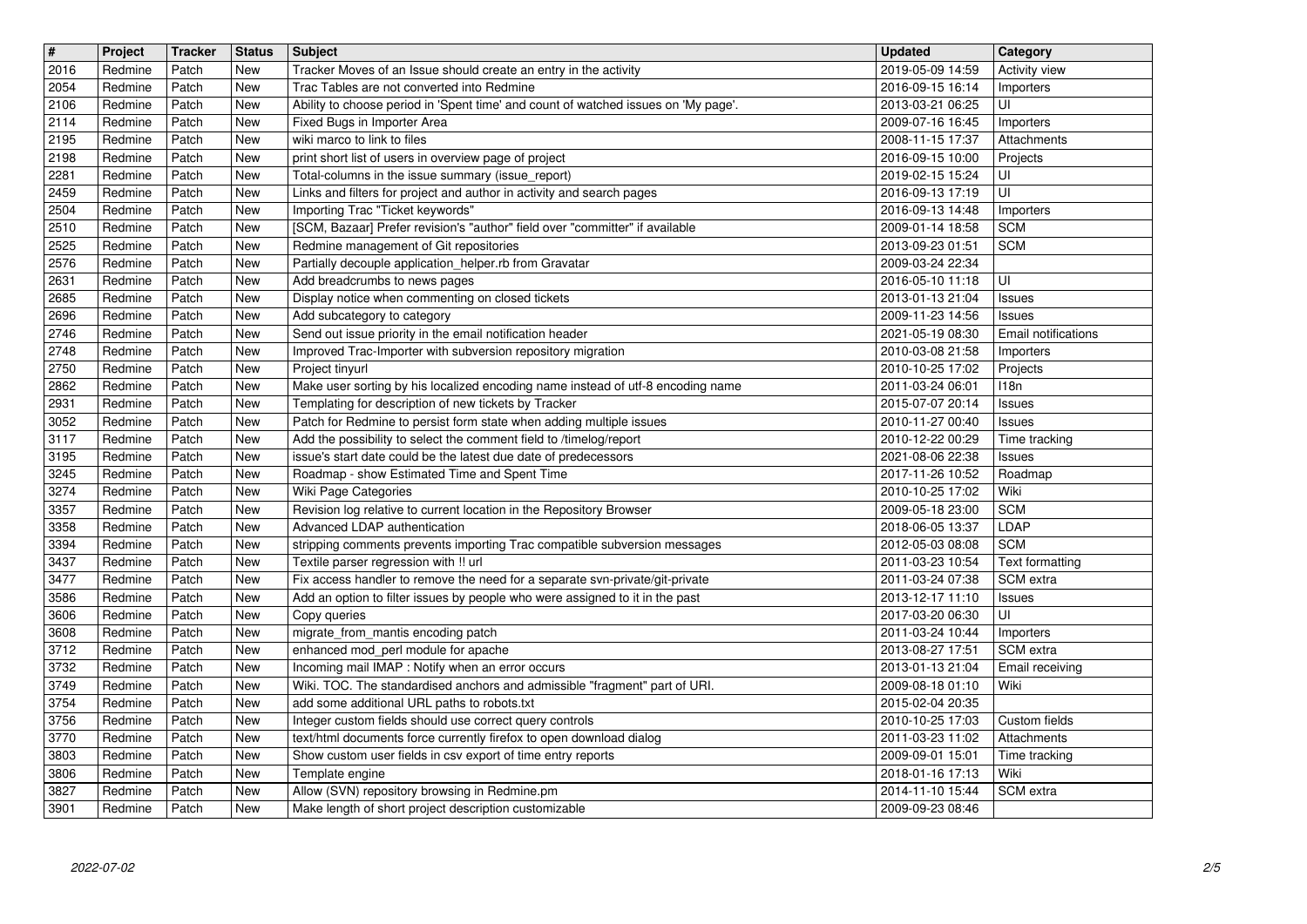| $\sqrt{\frac{4}{15}}$<br>4029 | Project<br>Redmine | <b>Tracker</b><br>Patch | <b>Status</b><br>New | <b>Subject</b><br>Deletion of redmine-project should delete svn-project, too                                                             | <b>Updated</b><br>2011-03-29 06:36   | Category<br>SCM extra                                  |
|-------------------------------|--------------------|-------------------------|----------------------|------------------------------------------------------------------------------------------------------------------------------------------|--------------------------------------|--------------------------------------------------------|
| 4071                          | Redmine            | Patch                   | New                  | Accept more input when replying to a ticket using e-mail                                                                                 | 2010-11-12 14:17                     | Email receiving                                        |
| 4262<br>4277                  | Redmine<br>Redmine | Patch<br>Patch          | New<br>New           | Bazaar: correct renames handling, other improvements<br>Add "hide prefixed projectname from issuesubject on issuelist" setting           | 2012-09-27 20:35<br>2010-11-14 01:03 | <b>SCM</b><br>Administration                           |
| 4520                          | Redmine            | Patch                   | New                  | Simplify URL Matching in Redmine                                                                                                         | 2010-01-15 18:13                     | Text formatting                                        |
| 4535<br>4548                  | Redmine<br>Redmine | Patch<br>Patch          | New<br>New           | Import Target Version from Mantis<br>please pull in debian branch                                                                        | 2010-01-07 23:25<br>2013-01-13 21:04 | Importers                                              |
| 4571<br>4580                  | Redmine<br>Redmine | Patch<br>Patch          | New<br>New           | Allow labels for Redmine links<br>Run rake db:schema:dump after rake db:migrate_plugins                                                  | 2010-01-13 15:40<br>2010-10-25 17:03 | Text formatting                                        |
| 4635                          | Redmine            | Patch                   | New                  | Filter by Role clause                                                                                                                    | 2010-01-22 16:06                     | <b>Issues</b>                                          |
| 4662<br>4665                  | Redmine<br>Redmine | Patch<br>Patch          | New<br>New           | Handled-mail should use set issue assigned_to to the first "To" address<br>Projects not calling EnabledModule callbacks in some cases    | 2010-03-22 22:18<br>2010-10-25 17:00 | Email receiving<br>Projects                            |
| 4705                          | Redmine            | Patch                   | New                  | Allow selection of up to five fields in timelog report                                                                                   | 2010-02-01 13:27                     | Time tracking                                          |
| 4755<br>4822                  | Redmine<br>Redmine | Patch<br>Patch          | New<br>New           | Create and maintain groups from LDAP attributes<br>Version cannot be added from issue without existing versions                          | 2012-01-19 10:43<br>2013-05-10 10:16 | LDAP<br>UI                                             |
| 4878<br>4964                  | Redmine<br>Redmine | Patch<br>Patch          | New<br>New           | More Hook Features<br>Change sorting order globally                                                                                      | 2012-08-20 19:06<br>2018-11-06 03:54 | Plugin API<br>Code cleanup/refactoring                 |
| 4977                          | Redmine            | Patch                   | New                  | LDAP user cant change username and email                                                                                                 | 2010-03-03 17:30                     | LDAP                                                   |
| 4979<br>5027                  | Redmine<br>Redmine | Patch<br>Patch          | New<br>New           | Human readable Time for the issue table<br>hook in the mail_handler                                                                      | 2019-02-15 18:50<br>2011-03-24 10:53 | UI<br>Email receiving                                  |
| 5035<br>5065                  | Redmine<br>Redmine | Patch<br>Patch          | New<br>New           | Migrate from trac - Errors in wiki formating<br>Importing wiki with different encoding                                                   | 2010-11-13 04:54<br>2010-03-15 17:17 | Importers<br>Importers                                 |
| 5119                          | Redmine            | Patch                   | New                  | "User group" custom field                                                                                                                | 2010-03-30 17:25                     | Custom fields                                          |
| 5200<br>5249                  | Redmine<br>Redmine | Patch<br>Patch          | New<br>New           | Redmine.pm - LDAP Host as URI<br>rel=nofollow on external links                                                                          | 2010-03-28 22:14<br>2019-10-31 04:00 | <b>LDAP</b><br>Text formatting                         |
| 5389<br>5447                  | Redmine<br>Redmine | Patch<br>Patch          | New<br>New           | Option redirect_to in UsersController#edit when a params :back is defined<br>User status can not be changed with javascript disabled     | 2010-04-27 19:01<br>2010-05-05 17:39 | Accounts / authentication<br>Accounts / authentication |
| 5530                          | Redmine            | Patch                   | New                  | Additional hooks on top of the issue new/edit/bulk edit views                                                                            | 2016-12-30 09:20                     | Hook requests                                          |
| 5535<br>5554                  | Redmine<br>Redmine | Patch<br>Patch          | New<br>New           | Assigned to issuelist filter: added <nobody> value<br/>Make links to various redmine objects more consistent</nobody>                    | 2018-08-31 14:45<br>2010-05-19 14:56 | Issues filter<br>Code cleanup/refactoring              |
| 5556<br>5668                  | Redmine<br>Redmine | Patch<br>Patch          | New<br>New           | Display more projects in project jump box<br>Invite Feature for projects                                                                 | 2010-05-21 11:33<br>2011-07-14 23:52 | UI<br>Permissions and roles                            |
| 5669                          | Redmine            | Patch                   | New                  | Subversion mirror creation.                                                                                                              | 2011-03-24 07:53                     | SCM extra                                              |
| 5690<br>5722                  | Redmine<br>Redmine | Patch<br>Patch          | New<br>New           | Change LDAP password<br>Custom Boolean Fields cannot be set to true                                                                      | 2016-11-03 08:37<br>2011-04-18 08:05 | LDAP<br>Custom fields                                  |
| 5764                          | Redmine            | Patch                   | New                  | migrate_from_trac does not support trac 0.12                                                                                             | 2013-07-29 16:51                     | Importers                                              |
| 5790<br>5829                  | Redmine<br>Redmine | Patch<br>Patch          | New<br>New           | Save year_from and month_from in the ganttchart<br>show roadmap with child project issues.                                               | 2018-12-05 09:18<br>2010-07-07 10:55 | Gantt<br>Roadmap                                       |
| 5838<br>5891                  | Redmine<br>Redmine | Patch<br>Patch          | <b>New</b><br>New    | add call to :view_repositories_show_contextual hook in app/views/repositories/revision.rhtml<br>New IssuesController hook for new issues | 2016-12-24 02:37<br>2016-12-30 09:19 | Hook requests<br>Hook requests                         |
| 5897                          | Redmine            | Patch                   | New                  | Use issue/forum title in URLs for search engine optimization                                                                             | 2019-02-03 07:56                     | SEO                                                    |
| 6053<br>6096                  | Redmine<br>Redmine | Patch<br>Patch          | New<br>New           | Fixed issue list context menu overflow<br>Highlighting Skype links in wiki                                                               | 2010-08-06 12:38<br>2014-05-23 22:08 | UI<br>Text formatting                                  |
|                               |                    |                         |                      |                                                                                                                                          |                                      |                                                        |
|                               |                    |                         |                      |                                                                                                                                          |                                      |                                                        |
|                               |                    |                         |                      |                                                                                                                                          |                                      |                                                        |
|                               |                    |                         |                      |                                                                                                                                          |                                      |                                                        |
|                               |                    |                         |                      |                                                                                                                                          |                                      |                                                        |
|                               |                    |                         |                      |                                                                                                                                          |                                      |                                                        |
|                               |                    |                         |                      |                                                                                                                                          |                                      |                                                        |
|                               |                    |                         |                      |                                                                                                                                          |                                      |                                                        |
|                               |                    |                         |                      |                                                                                                                                          |                                      |                                                        |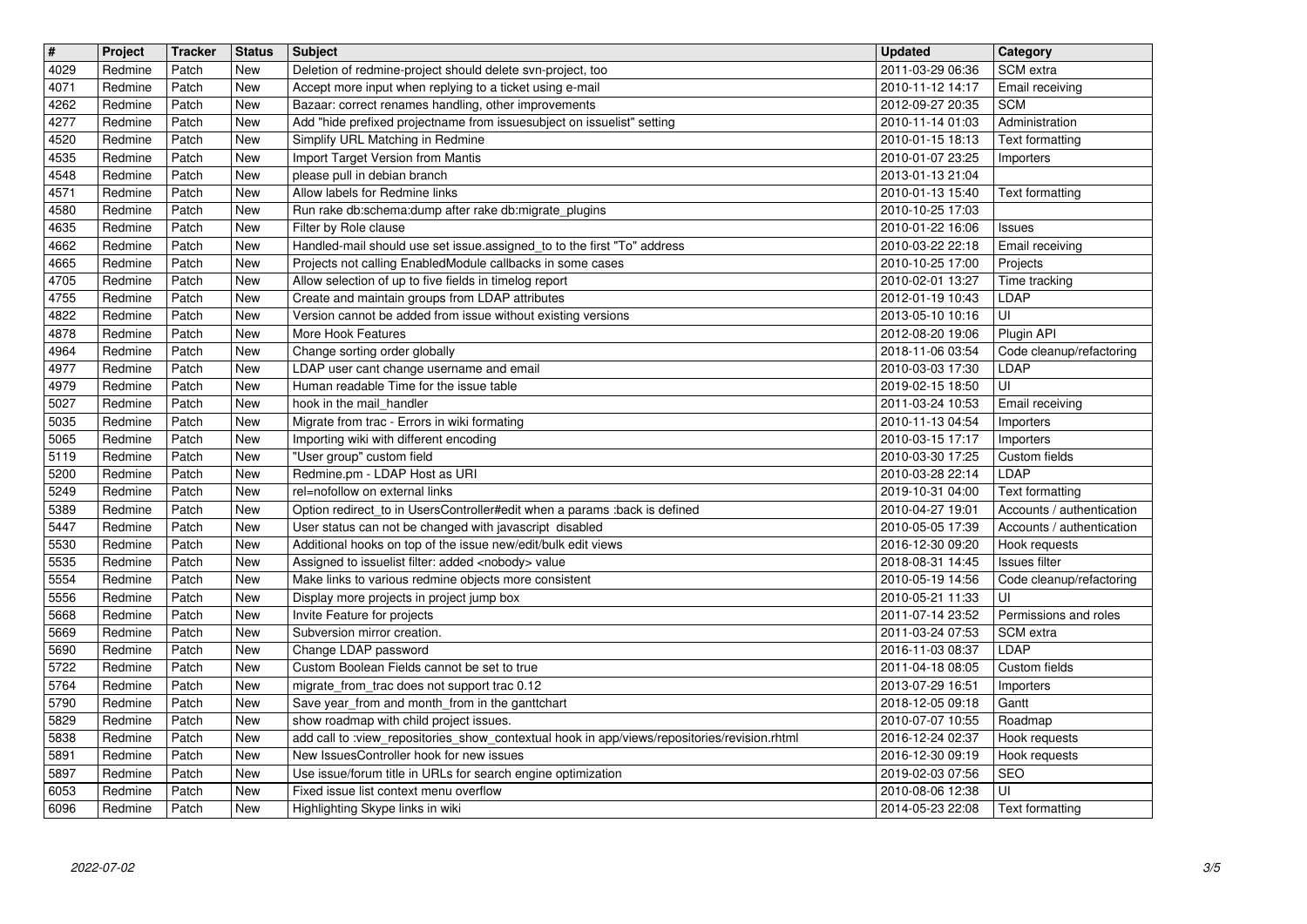| $\overline{\mathbf{H}}$<br>6107 | Project<br>Redmine | <b>Tracker</b><br>Patch | <b>Status</b><br>New | <b>Subject</b><br>Modify reposman.rb to delete a project on the repository when this project has been deleted on redmine                                                   | <b>Updated</b><br>2011-03-24 06:26   | Category<br>SCM extra                               |
|---------------------------------|--------------------|-------------------------|----------------------|----------------------------------------------------------------------------------------------------------------------------------------------------------------------------|--------------------------------------|-----------------------------------------------------|
| 6159                            | Redmine            | Patch                   | New                  | Subversion: latest changesets performance improvement.                                                                                                                     | 2011-03-29 06:25                     | <b>SCM</b>                                          |
| 6177<br>6247                    | Redmine<br>Redmine | Patch<br>Patch          | New<br>New           | "bignum too big to convert into `long'" in migrate_from_trac.rake<br>Display terget version in mouse-over popup for issues in Gantt                                        | 2011-03-23 11:36<br>2016-08-29 03:41 | Importers<br>Gantt                                  |
| 6330                            | Redmine            | Patch                   | New                  | Hyperlinks with "%" or "!" at the end                                                                                                                                      | 2010-10-05 15:04                     | Wiki                                                |
| 6414<br>6440                    | Redmine<br>Redmine | Patch<br>Patch          | New<br>New           | Added FLAG to Redmine.pm to AllowAlternateAuth methods on apache<br>Support for wiki page rendering in my page                                                             | 2011-03-24 06:22<br>2018-09-08 09:16 | SCM extra<br>My page                                |
| 6450                            | Redmine            | Patch                   | New                  | Allow localized date input and correctly transform for custom date fields                                                                                                  | 2012-08-12 17:31                     | Custom fields                                       |
| 6475<br>6528                    | Redmine<br>Redmine | Patch<br>Patch          | New<br>New           | Add an option to set the project name from apache when authenticating with Redmine.pm<br>Hooks for Administration -> Settings                                              | 2011-03-29 07:14<br>2015-12-12 07:51 | SCM extra<br>Hook requests                          |
| 6649                            | Redmine            | Patch                   | New                  | Tooltip for icons                                                                                                                                                          | 2015-03-06 04:54                     | UI                                                  |
| 6722<br>6807                    | Redmine<br>Redmine | Patch<br>Patch          | New<br>New           | Add a summary to projects<br>internal hostname included in back_url                                                                                                        | 2017-11-26 14:31<br>2010-11-02 19:17 | Projects                                            |
| 6864                            | Redmine            | Patch                   | New                  | Support of mail notification for changesets                                                                                                                                | 2010-11-12 11:49                     | Email notifications                                 |
| 6926<br>7058                    | Redmine<br>Redmine | Patch<br>Patch          | New<br>New           | Plugins captions for name and descriptions has not i18n support<br>Duplicate submit and link buttons on top of the edit form.                                              | 2010-11-29 20:42<br>2010-12-10 02:41 | 118n<br>UI                                          |
| 7086                            | Redmine            | Patch                   | New                  | Few fixes for subversion                                                                                                                                                   | 2010-12-19 14:26                     | <b>SCM</b>                                          |
| 7190<br>7204                    | Redmine<br>Redmine | Patch<br>Patch          | New<br>New           | Timelog: Show date range filter in one line and move tabs to a dedicated partial<br>Caching of public pages, requested from anonymous users (10x - 20x speed improvements) | 2011-11-24 19:54<br>2011-01-10 00:49 | UI                                                  |
| 7304                            | Redmine            | Patch                   | New                  | expand the size of date field                                                                                                                                              | 2015-01-03 14:29                     | UI                                                  |
| 7447<br>7456                    | Redmine<br>Redmine | Patch<br>Patch          | New<br>New           | Patch for improved move/copy<br><b>Gantt filters</b>                                                                                                                       | 2011-04-04 19:38<br>2021-04-26 14:33 | Issues<br>Gantt                                     |
| 7528                            | Redmine            | Patch                   | New                  | Fetch small initial set of repository changesets                                                                                                                           | 2015-03-17 15:17                     | <b>SCM</b>                                          |
| 7570<br>7574                    | Redmine<br>Redmine | Patch<br>Patch          | New<br>New           | Change test helper requirement in tests<br>RSS autodiscovery for wiki pages                                                                                                | 2012-06-10 22:42<br>2016-11-01 11:00 | Code cleanup/refactoring<br>Feeds                   |
| 7578                            | Redmine            | Patch                   | New                  | Patch: migrate ticket's owner changes when importing from Trac                                                                                                             | 2011-02-08 23:17                     | Importers                                           |
| 7610<br>7664                    | Redmine<br>Redmine | Patch<br>Patch          | New<br>New           | Patch providing issue journal rollback<br>Allowing plugins to add an option for the default gravatar                                                                       | 2022-04-05 08:16<br>2011-04-11 10:01 | Issues<br>Plugin API                                |
| 7770                            | Redmine            | Patch                   | New                  | use unless in control structures where it improves readability                                                                                                             | 2011-03-04 14:31                     | Code cleanup/refactoring                            |
| 7829<br>7895                    | Redmine<br>Redmine | Patch<br>Patch          | New<br>New           | Show branches changsets belongs to on issue page<br>Git, Mercurial: Allow source links using a tag in addition to revision hashes                                          | 2011-03-11 09:54<br>2011-03-17 05:38 | <b>SCM</b><br><b>SCM</b>                            |
| 7959                            | Redmine            | Patch                   | New                  | Patch for repository revision update (reload)                                                                                                                              | 2011-03-22 19:15                     | <b>SCM</b>                                          |
| 7974<br>7976                    | Redmine<br>Redmine | Patch<br>Patch          | New<br>New           | Hook for adding content to the bottom of Wiki page<br>Hooks for adding content to the bottom of news                                                                       | 2016-12-30 09:21<br>2016-12-24 02:41 | Hook requests<br>Hook requests                      |
| 8109                            | Redmine            | Patch                   | New                  | Support for global permissions in acts_as_attachable                                                                                                                       | 2011-04-08 23:09                     |                                                     |
| 8196<br>8294                    | Redmine<br>Redmine | Patch<br>Patch          | New<br>New           | Adding a project param to perl auth module<br>Include repos in scheduled fetch                                                                                             | 2011-04-20 10:48<br>2011-05-05 09:44 | SCM extra<br><b>SCM</b>                             |
| 8332                            | Redmine            | Patch                   | New<br>New           | Hook for project_settings_tab                                                                                                                                              | 2016-12-30 09:24                     | Hook requests<br>$\overline{\overline{\mathsf{u}}}$ |
| 8383<br>8451                    | Redmine<br>Redmine | Patch<br>Patch          | New                  | Display subprojects as individual unordered list items on project overview<br>API:REST patch for the Net::Redmine::API::REST Perl Module                                   | 2016-08-05 01:09<br>2011-05-27 14:46 | <b>REST API</b>                                     |
| 8757                            | Redmine            | Patch                   | New                  | Add hook for bulk edit post-save state<br>Edit comments for a certain time                                                                                                 | 2019-01-28 18:30<br>2012-05-03 08:02 | Hook requests<br>Permissions and roles              |
| 8768<br>8831                    | Redmine<br>Redmine | Patch<br>Patch          | New<br>New           | CSS class for issues due today in the issue list                                                                                                                           | 2011-07-16 12:41                     | UI                                                  |
|                                 |                    |                         |                      |                                                                                                                                                                            |                                      |                                                     |
|                                 |                    |                         |                      |                                                                                                                                                                            |                                      |                                                     |
|                                 |                    |                         |                      |                                                                                                                                                                            |                                      |                                                     |
|                                 |                    |                         |                      |                                                                                                                                                                            |                                      |                                                     |
|                                 |                    |                         |                      |                                                                                                                                                                            |                                      |                                                     |
|                                 |                    |                         |                      |                                                                                                                                                                            |                                      |                                                     |
|                                 |                    |                         |                      |                                                                                                                                                                            |                                      |                                                     |
|                                 |                    |                         |                      |                                                                                                                                                                            |                                      |                                                     |
|                                 |                    |                         |                      |                                                                                                                                                                            |                                      |                                                     |